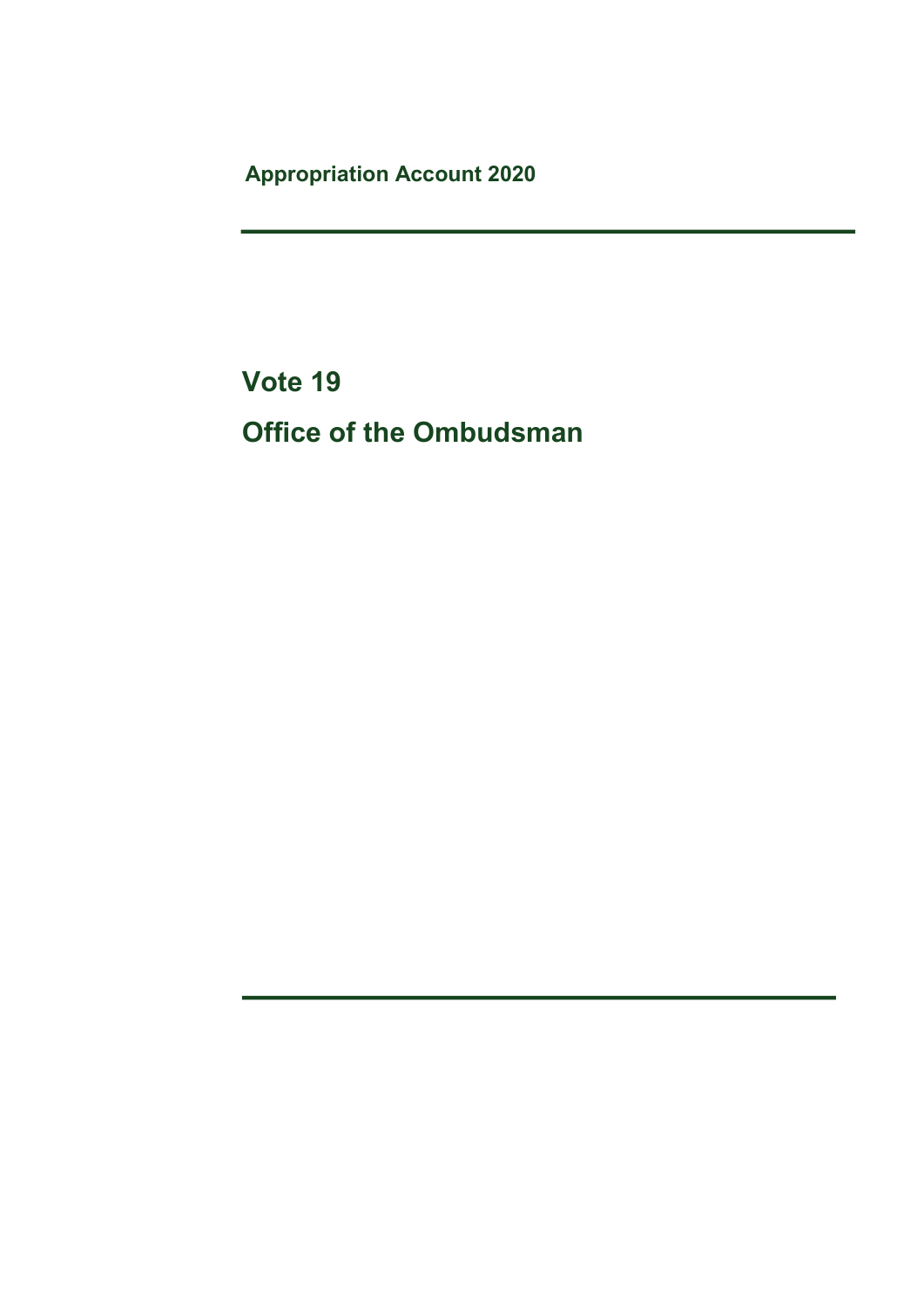## Introduction

As Accounting Officer for Vote 19, I am required each year to prepare the appropriation account for the Vote and to submit the account to the Comptroller and Auditor General for audit.

In accordance with this requirement, I have prepared the attached account of the amount expended in the year ended 31 December 2020 for the salaries and expenses of the Office of the Ombudsman, the Office of the Commission for Public Service Appointments, the Standards in Public Office Commission, the Office of the Information Commissioner and the Office of the Commissioner for Environmental Information.

The expenditure outturn is compared with the sums granted by Dáil Éireann under the Appropriation Act 2020, including the amount that could be used as appropriations-in-aid of expenditure for the year.

A surplus of €2.086 million is liable for surrender to the Exchequer.

The Statement of Accounting Policies and Principles and notes 1 to 6 form part of the account.

## Statement of Accounting Policies and Principles

The standard accounting policies and principles for the production of appropriation accounts, as set out by the Department of Public Expenditure and Reform in Circular 22 of 2020, have been applied in the preparation of the account except for the following.

#### **Depreciation**

A full year's depreciation is charged in the year of acquisition/commissioning and no depreciation is charged in the year of disposal. Depreciation is charged on a straight line basis.

Software licences are depreciated on a straight line basis at a rate of 33% per annum.

### Statement on Internal Financial Control

#### Responsibility for system of internal financial control

As Accounting Officer, I acknowledge my responsibility for ensuring that an effective system of internal financial control is maintained and operated by the Office of the Ombudsman.

This responsibility is exercised in the context of the resources available to me and my other obligations as Director General. Also, any system of internal financial control can provide only reasonable and not absolute assurance that assets are safeguarded, transactions authorised and properly recorded, and that material errors or irregularities are either prevented or would be detected in a timely manner. Maintaining the system of internal financial controls is a continuous process and the system and its effectiveness are kept under ongoing review.

#### Shared services

I have fulfilled my responsibilities in relation to the requirements of the service management agreement between this Office and the National Shared Services Office (NSSO) for the provision of shared services.

I rely on a letter of assurance from the Accounting Officer of the National Shared Services Office that the appropriate controls are exercised in the provision of shared services to this Office. The NSSO does not regard itself as a data controller in respect of the information it is processing.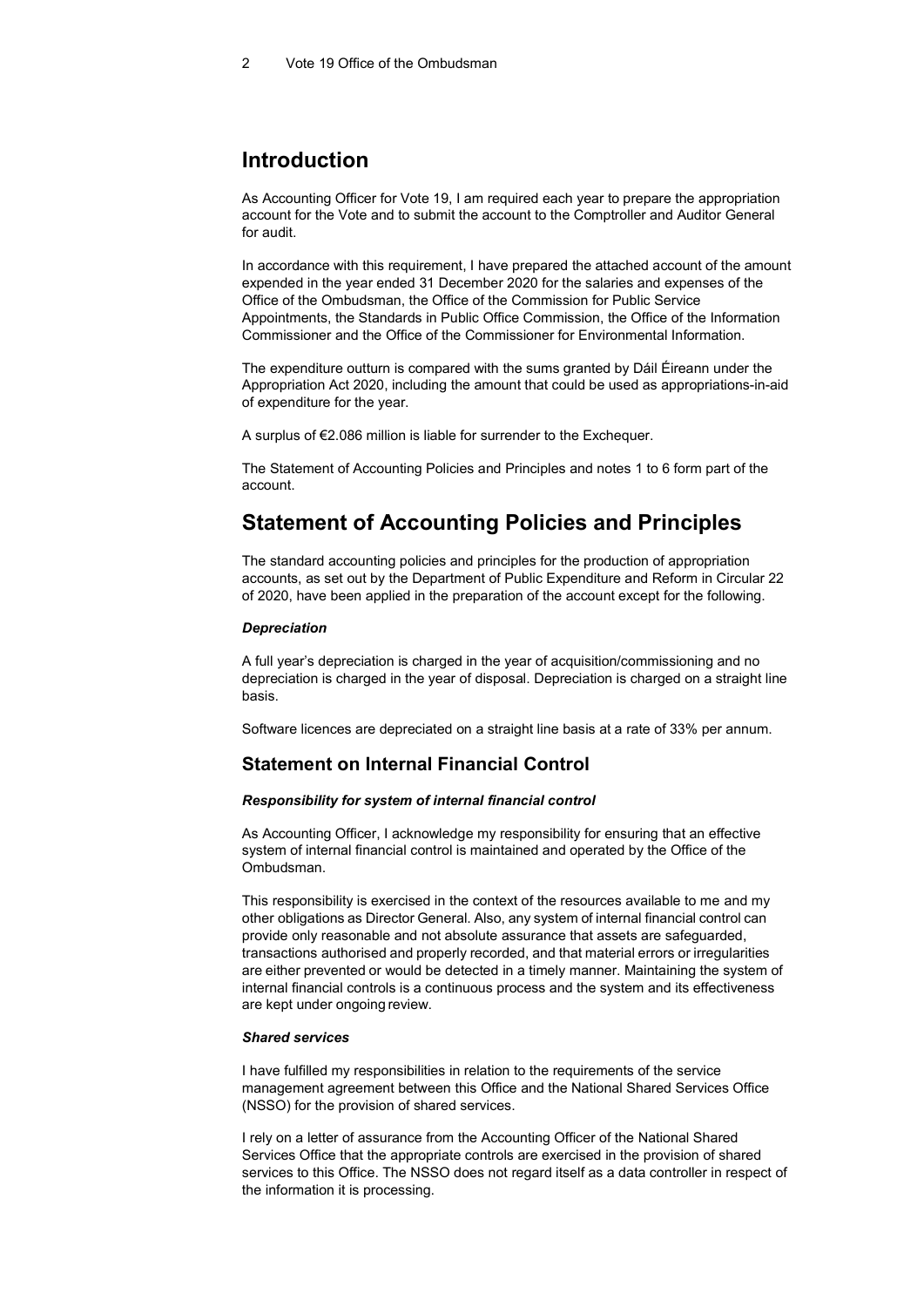The position in regard to the financial control environment, the framework of administrative procedures, management reporting, internal audit and risk management is as follows.

#### Financial control environment

I confirm that a control environment containing the following elements is in place.

- Financial responsibilities have been assigned at management level with corresponding accountability.
- Reporting arrangements have been established at all levels where responsibility for financial management has been assigned.
- Formal procedures have been established for reporting significant control failures and ensuring appropriate corrective action.
- There is an Audit Committee to advise me in discharging my responsibilities for the internal financial control system.
- The Office uses the Performance Management and Development System (PMDS), inter alia, for identifying staff training needs, including financial management and accounting skills. The required training is then organised or sourced as appropriate.
- Procedures for all key business processes have been documented.
- There are systems in place to safeguard the assets.

#### Administrative controls and management reporting

I confirm that a framework of administrative procedures and regular management reporting is in place, including segregation of duties and a system of delegation and accountability, and in particular that

- There is an appropriate budgeting system with an annual budget which is kept under review by senior management.
- There are regular reviews by senior management of periodic and annual financial reports which indicate financial performance against forecasts.
- A risk management system operates within the Office. Risk management is increasingly integral to the Office's strategic and business process. This is brought about through risk registers, strategic and business plans and individual PMDS targets.
- There are systems aimed at ensuring the security of the ICT systems. The Office has in place modern computer desktop hardware and software, which is available to all staff. Servers, networks and systems, back-up and firewall facilities are also in place. I am satisfied that our ICT system is fit for purpose and is functioning effectively.
- There are appropriate capital investment control guidelines and formal project management disciplines.

### Procurement compliance

The Office ensures that there is an appropriate focus on good practice in purchasing and that procedures are in place to ensure compliance with all relevant guidelines.

#### Internal audit and Audit Committee

I confirm that the Office has an internal audit function which is externally outsourced, with appropriately trained personnel. The internal audit unit operates under a charter which was approved in June 2019. Its work is informed by analysis of the financial risks to which the Office is exposed and its annual internal audit plans, approved by me, are based on this analysis. These plans aim to cover the key controls on a rolling basis over a reasonable period. I have put procedures in place to ensure that the reports of the internal audit function are followed up.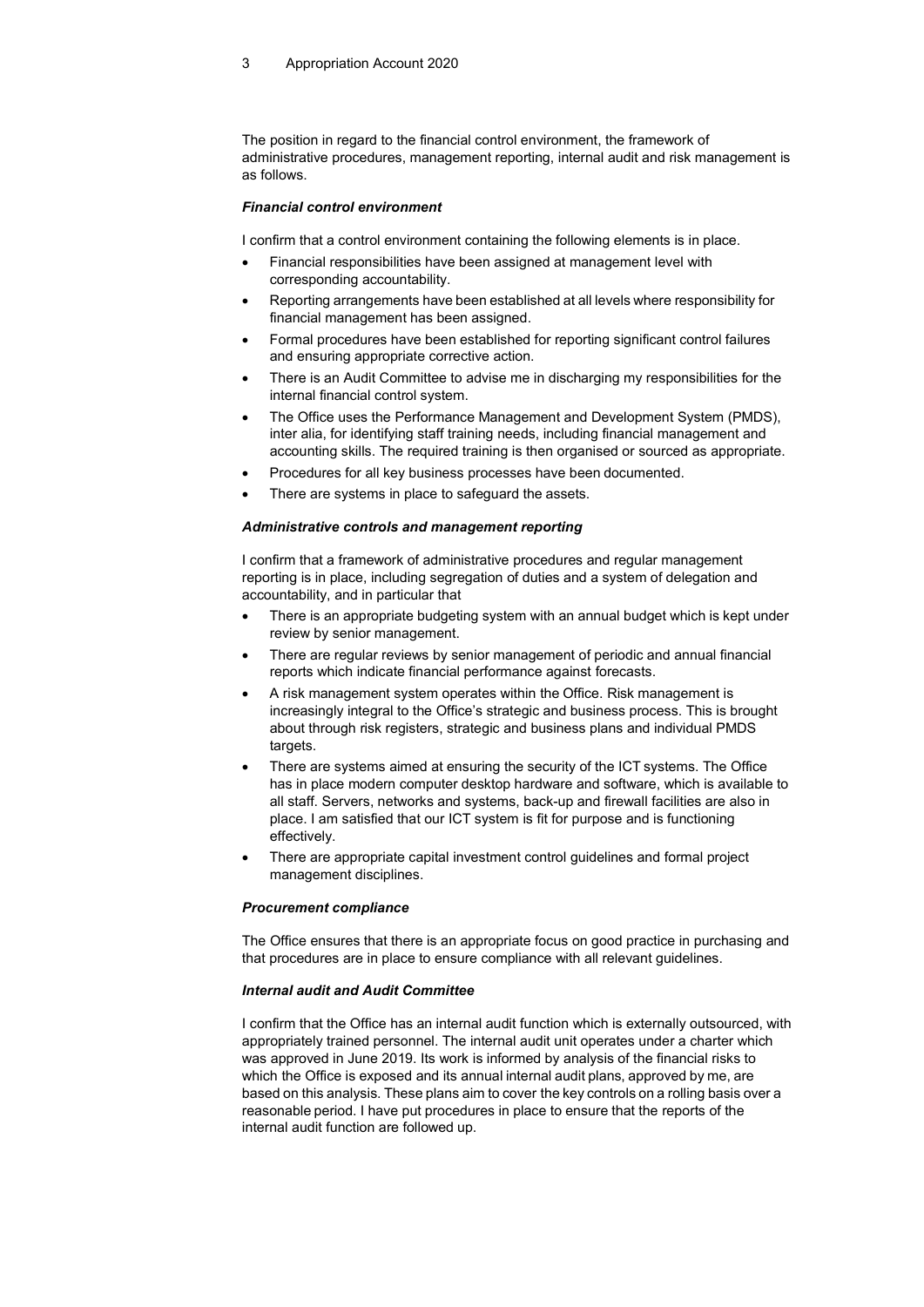#### Risk and control framework

The Office has implemented a risk management system which identifies and reports key risks and the management actions being taken to address and, to the extent possible, to mitigate those risks.

A risk register is in place which identifies the key risks facing the Office and these have been identified, evaluated and graded according to their significance. The register is reviewed and updated by the Management Team on a quarterly basis. The outcome of these assessments is used to plan and allocate resources to ensure risks are managed to an acceptable level.

The risk register details the controls and actions needed to mitigate risks and assigns responsibility for operation of controls assigned to specific staff.

#### Ongoing monitoring and review

Formal procedures have been established for monitoring control processes and control deficiencies are communicated to those responsible for taking corrective action and to management and the Management Team, where relevant, in a timely way. I confirm that key risks and related controls have been identified and processes have been put in place to monitor the operation of those key controls and report any identified deficiencies.

#### Review of effectiveness

I confirm that the Office has procedures to monitor the effectiveness of its risk management and control procedures. The Office's monitoring and review of the effectiveness of the system of internal financial control is informed by the work of the internal and external auditors and the senior management within the Office responsible for the development and maintenance of the internal financial control framework.

#### Covid-19 pandemic

The onset of the Covid-19 pandemic resulted in some changes to the working and the control environment, with remote and virtual working becoming the norm across the Office. As a result, the Office introduced a number of procedural and control changes. Under the Office's risk and control framework, management carried out a full risk assessment of the Covid-19 impact on the control environment. I confirm that the controls both existing and those introduced as a result of COVID-19 continue to be effective.

#### Internal financial control issues

No weaknesses in internal financial control were identified in relation to 2020 that resulted in, or may result in, a material loss.

Elaine Cassidy Accounting Officer Office of the Ombudsman

26 March 2021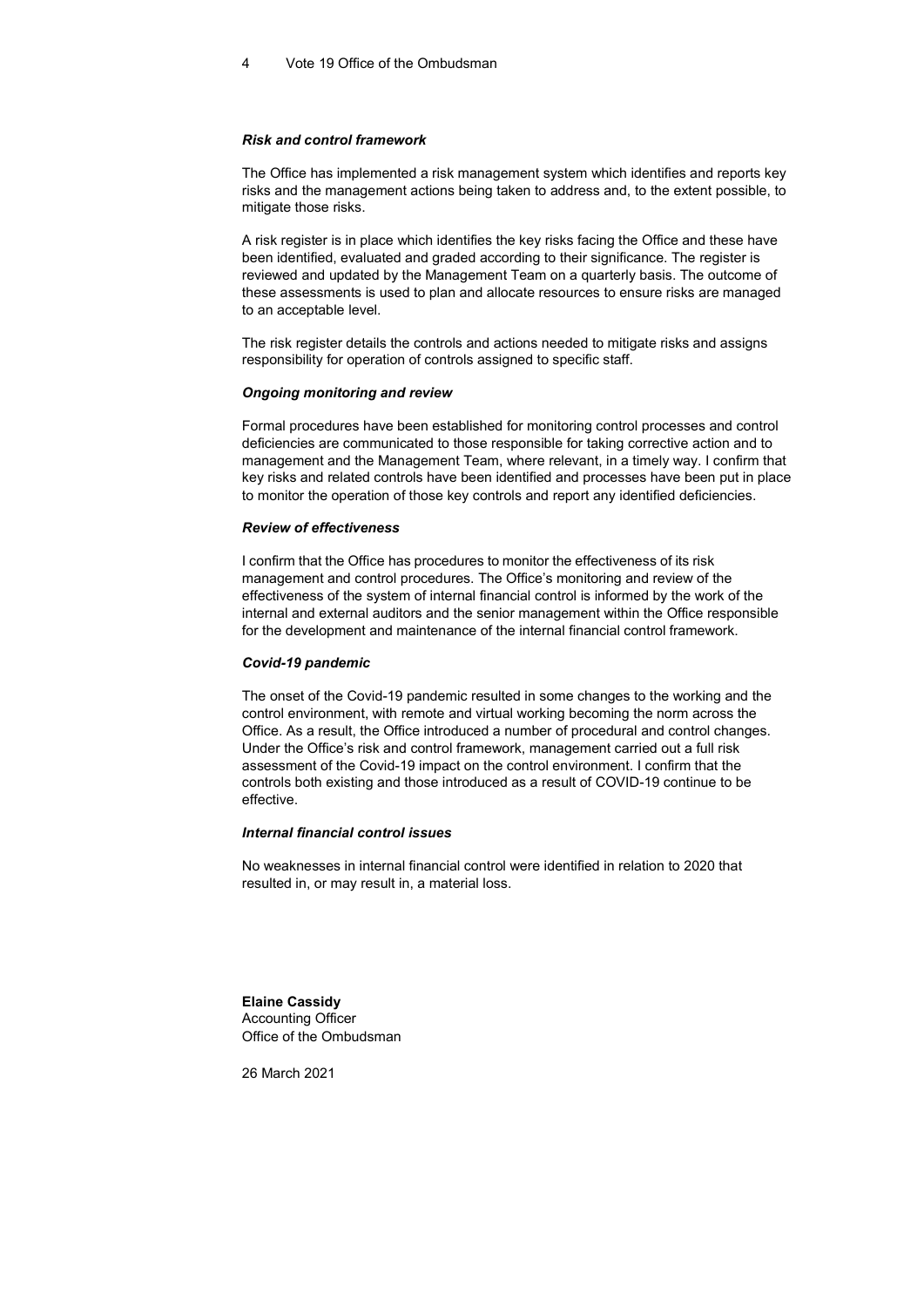### Comptroller and Auditor General

### Report for presentation to the Houses of the Oireachtas

### Vote 19 Office of the Ombudsman

### Opinion on the appropriation account

I have audited the appropriation account for Vote 19 Office of the Ombudsman for the year ended 31 December 2020 under section 3 of the Comptroller and Auditor General (Amendment) Act 1993.

In my opinion, the appropriation account

- properly presents the receipts and expenditure of Vote 19 Office of the Ombudsman for the year ended 31 December 2020, and
- has been prepared in the form prescribed by the Minister for Public Expenditure and Reform.

#### Basis of opinion

I conducted my audit of the appropriation account in accordance with the International Standards on Auditing (ISAs) as promulgated by the International Organisation of Supreme Audit Institutions. My responsibilities under those standards are described in the Preface to the Appropriation Accounts. I am independent of the Office of the Ombudsman and have fulfilled my other ethical responsibilities in accordance with the standards.

I believe that the audit evidence I have obtained is sufficient and appropriate to provide a basis for my opinion.

### Report on the statement on internal financial control, and on other matters

The Accounting Officer has presented a statement on internal financial control together with the appropriation account. My responsibilities to report in relation to the information in the statement, and on certain other matters upon which I report by exception, are described in the Preface to the Appropriation Accounts.

I have nothing to report in that regard.

#### Seamus McCarthy

Comptroller and Auditor General

4 June 2021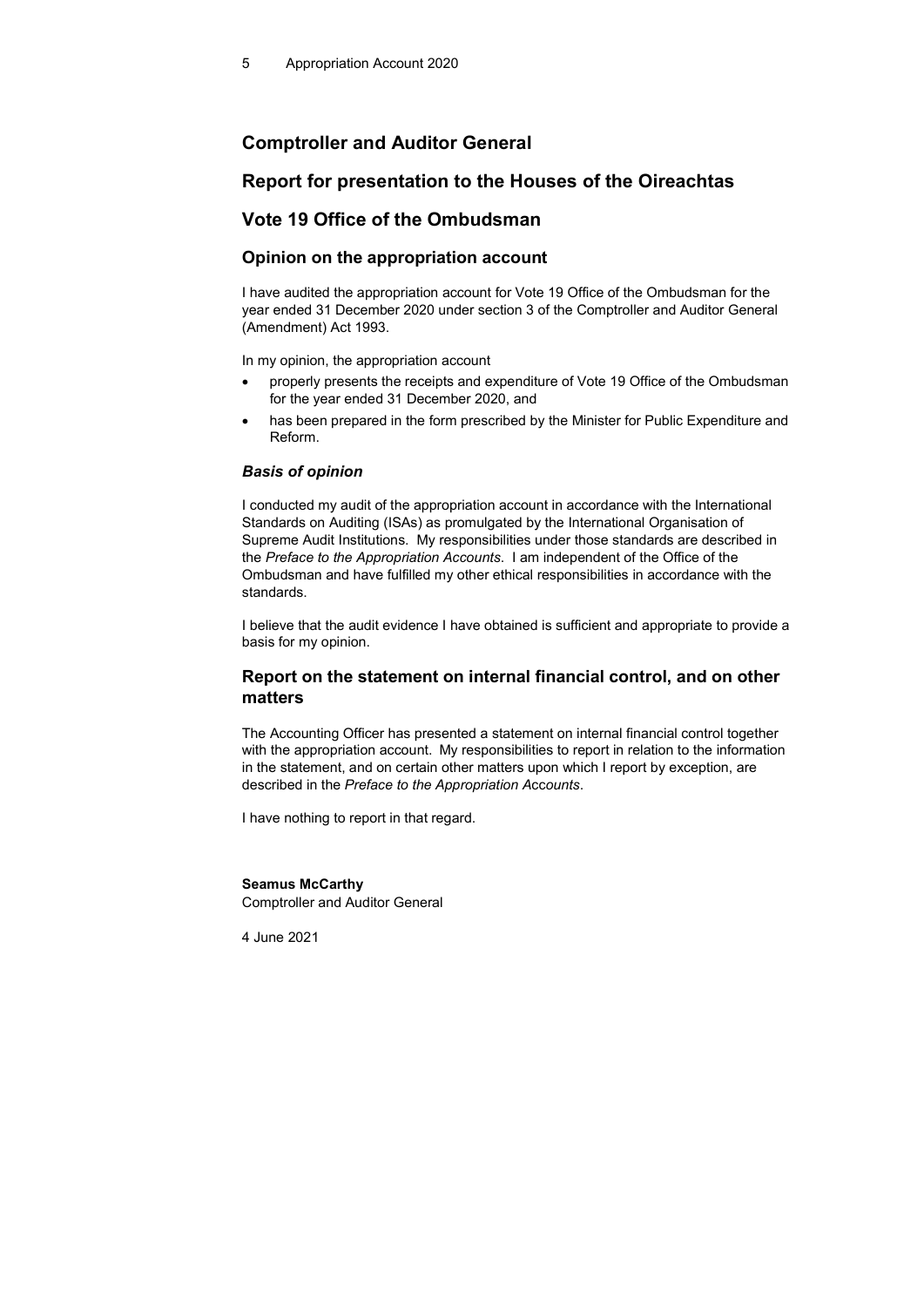# Vote 19 Office of the Ombudsman

| <b>Appropriation Account 2020</b> |                                                                                                                 |                              |         |         |  |
|-----------------------------------|-----------------------------------------------------------------------------------------------------------------|------------------------------|---------|---------|--|
|                                   |                                                                                                                 |                              | 2020    | 2019    |  |
|                                   |                                                                                                                 | <b>Estimate</b><br>provision | Outturn | Outturn |  |
|                                   |                                                                                                                 | €000                         | €000    | €000    |  |
|                                   | Programme expenditure                                                                                           |                              |         |         |  |
| A                                 | Ombudsman function/Office of the<br>Commission for Public Service<br>Appointments                               | 7,089                        | 6,166   | 5,975   |  |
| B.                                | Standards in Public Office Commission                                                                           | 1,893                        | 1,263   | 1,722   |  |
| C                                 | Office of the Information<br>Commissioner/Office of the<br><b>Commissioner for Environmental</b><br>Information | 3,339                        | 2,707   | 2,721   |  |
|                                   | <b>Gross expenditure</b>                                                                                        | 12,321                       | 10,136  | 10,418  |  |
| D                                 | Deduct<br>Appropriations-in-aid                                                                                 | 482                          | 383     | 416     |  |
|                                   |                                                                                                                 |                              |         |         |  |
|                                   | Net expenditure                                                                                                 |                              |         |         |  |
|                                   |                                                                                                                 | 11,839                       | 9,753   | 10,002  |  |

### Surplus

The surplus of the amount provided over the net amount applied is liable for surrender to the Exchequer.

|                           | 2020      | 2019<br>€ |
|---------------------------|-----------|-----------|
| Surplus to be surrendered | 2,086,305 | 1,716,274 |

Elaine Cassidy Accounting Officer Office of the Ombudsman

26 March 2021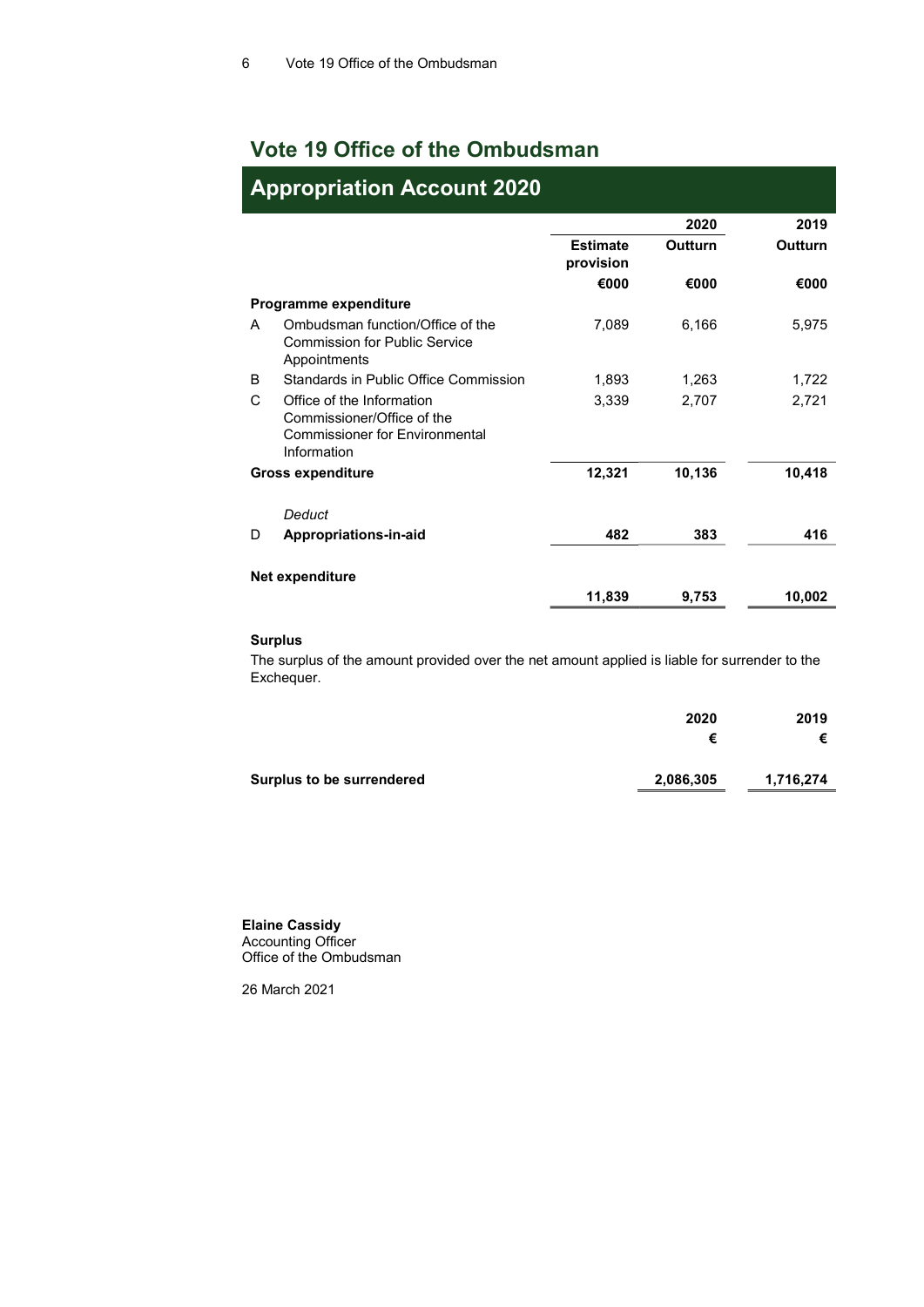# Notes to the Appropriation Account

| <b>Note 1 Operating Cost Statement 2020</b> |      |        |        |  |
|---------------------------------------------|------|--------|--------|--|
|                                             |      | 2020   | 2019   |  |
|                                             | €000 | €000   | €000   |  |
| Pay                                         |      | 8,377  | 7,903  |  |
| Non pay                                     |      | 1,759  | 2,515  |  |
| <b>Gross expenditure</b>                    |      | 10,136 | 10,418 |  |
| Deduct                                      |      |        |        |  |
| Appropriations-in-aid                       |      | 383    | 416    |  |
| Net expenditure                             |      | 9,753  | 10,002 |  |
| Changes in capital assets                   |      |        |        |  |
| Depreciation                                | 425  |        |        |  |
| Loss on disposals                           | 4    | 429    | 78     |  |
| Changes in net current assets               |      |        |        |  |
| Increase in closing accruals                |      | 206    | (202)  |  |
| <b>Direct expenditure</b>                   |      | 10,388 | 9,878  |  |
| <b>Expenditure borne elsewhere</b>          |      |        |        |  |
| Net allied services expenditure (note 1.1)  |      | 3,674  | 2,633  |  |
| Net programme cost                          |      | 14,062 | 12,511 |  |

### 1.1 Net allied services expenditure

The net allied services expenditure amount is made up of the following amounts in relation to Vote 19 borne elsewhere.

|         |                                       | 2020  | 2019  |
|---------|---------------------------------------|-------|-------|
|         |                                       | €000  | €000  |
| Vote 9  | Office of the Revenue Commissioners   | 45    | 30    |
| Vote 12 | Superannuation and Retired Allowances | 1,583 | 1,262 |
| Vote 13 | Office of Public Works                | 2,032 | 1,328 |
| Vote 18 | National Shared Services Office       | 14    | 13    |
|         |                                       | 3.674 | 2,633 |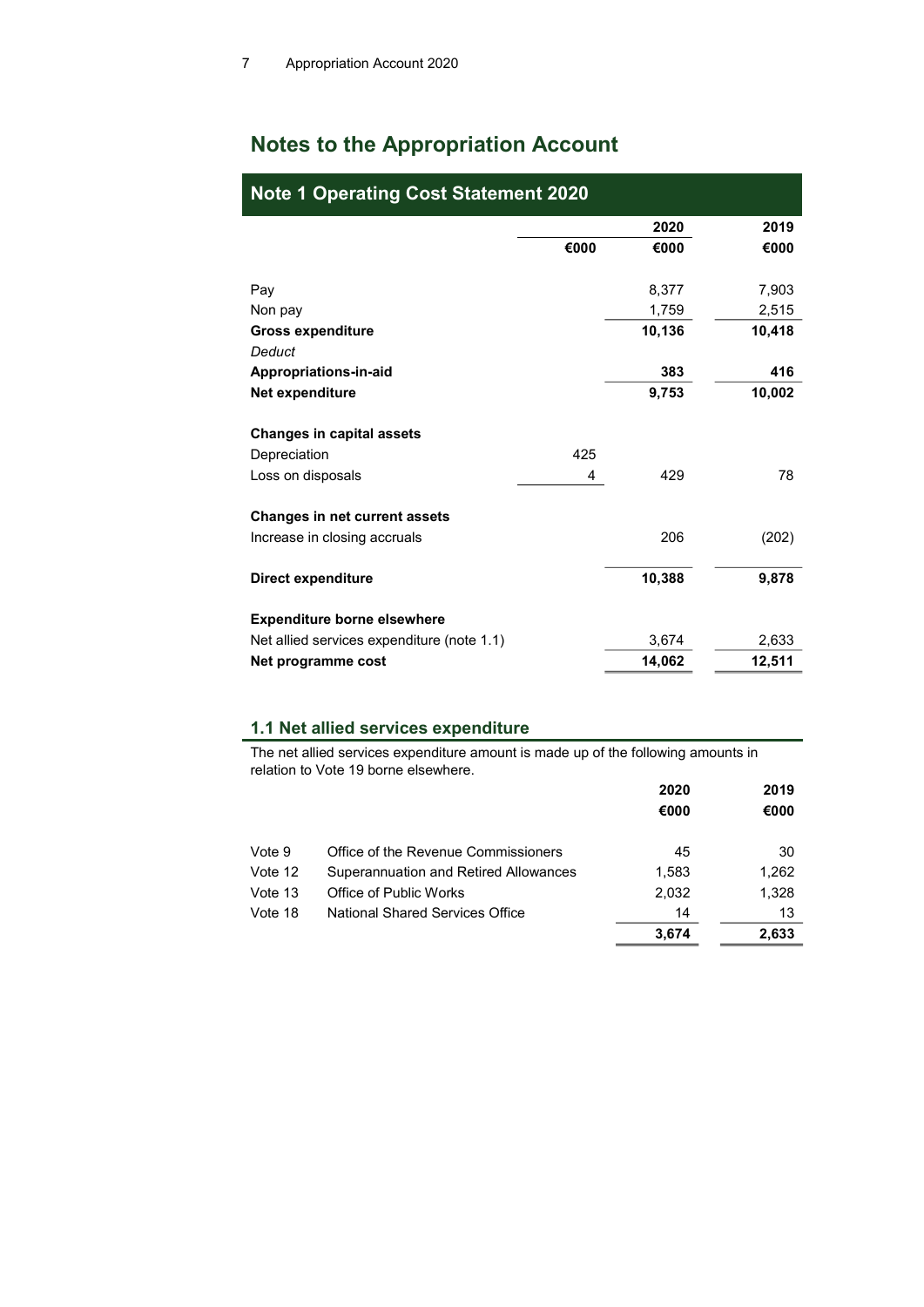|                                  | <b>Note</b> | 2020           | 2019  |
|----------------------------------|-------------|----------------|-------|
|                                  |             | €000           | €000  |
|                                  |             |                |       |
| <b>Capital assets</b>            | 2.1         | 513            | 942   |
|                                  |             |                |       |
| <b>Current assets</b>            |             |                |       |
| <b>Stocks</b>                    |             | $\overline{7}$ | 7     |
| Other debit balances             |             | 28             | 49    |
| Prepayments                      |             | 249            | 328   |
| Bank and cash                    |             | 161            | (9)   |
| Net Exchequer funding            | 2.3         | 110            | 233   |
| <b>Total current assets</b>      |             | 555            | 608   |
|                                  |             |                |       |
| <b>Less current liabilities</b>  |             |                |       |
| Accrued expenses                 |             | 162            | 35    |
| Other credit balances            | 2.2         | 299            | 273   |
| <b>Total current liabilities</b> |             | 461            | 308   |
| <b>Net current assets</b>        |             | 94             | 300   |
| <b>Net assets</b>                |             | 607            |       |
|                                  |             |                | 1,242 |
| <b>Represented by:</b>           |             |                |       |
| <b>State funding account</b>     | 2.4         | 607            | 1,242 |

# Note 2 Statement of Financial Position as at 31 December 2020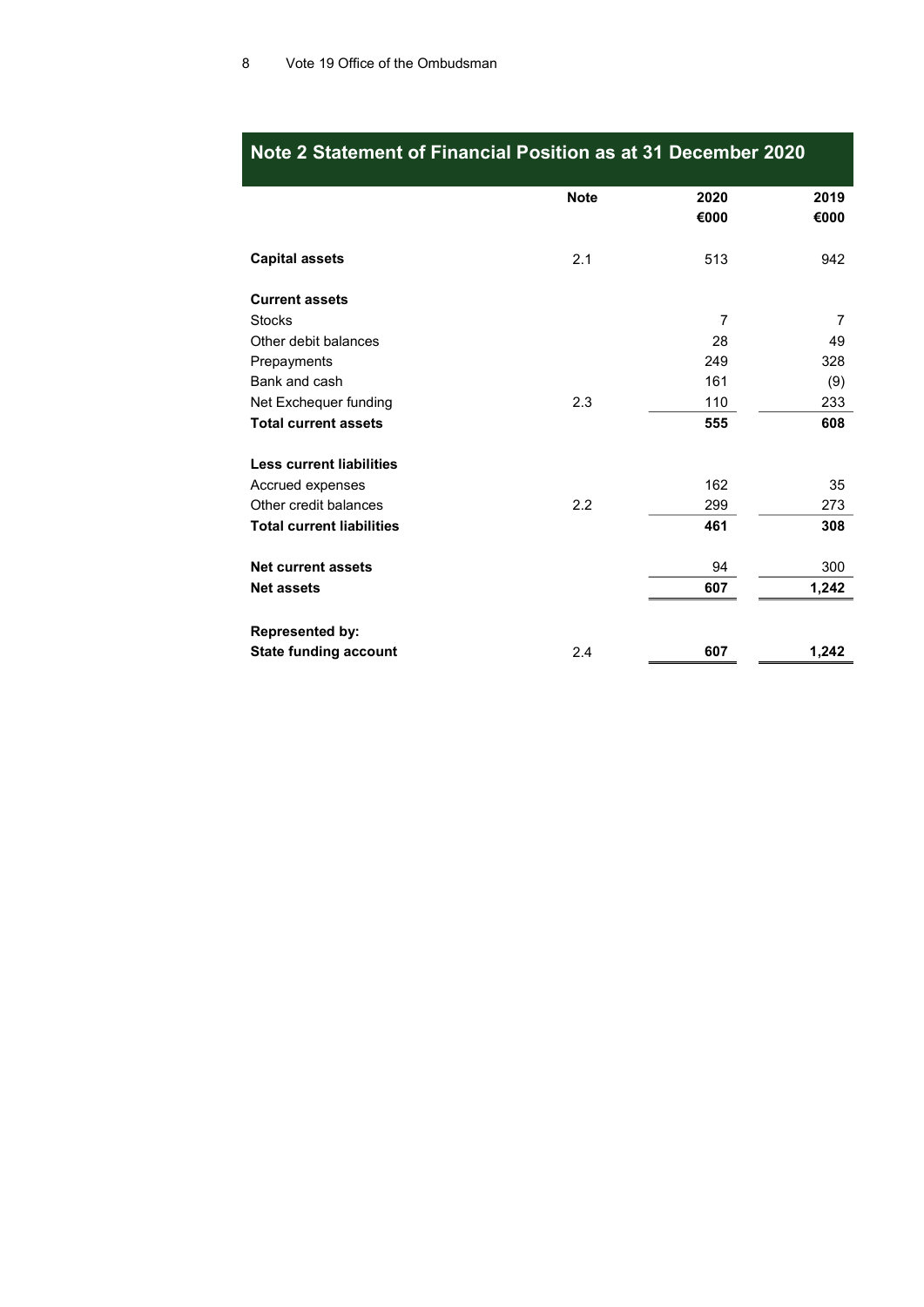### 2.1 Capital assets

|                                                | ΙT<br>equipment | <b>Office</b><br>equipment | Capital<br>assets under<br>development | <b>Total</b> |
|------------------------------------------------|-----------------|----------------------------|----------------------------------------|--------------|
|                                                | €000            | €000                       | €000                                   | €000         |
| Gross assets                                   |                 |                            |                                        |              |
| Cost or valuation at 1 January<br>2020         | 2,770           | 58                         | 19                                     | 2,847        |
| Disposals                                      | (58)            |                            |                                        | (58)         |
| Cost or valuation at 31 December<br>2020       | 2,712           | 58                         | 19                                     | 2,789        |
| <b>Accumulated depreciation</b>                |                 |                            |                                        |              |
| Opening balance at 1 January<br>2020           | 1,858           | 47                         |                                        | 1,905        |
| Depreciation for the year                      | 418             | 7                          |                                        | 425          |
| Depreciation on disposals                      | (54)            |                            |                                        | (54)         |
| Cumulative depreciation at 31<br>December 2020 | 2,222           | 54                         |                                        | 2,276        |
| Net assets at 31 December 2020                 | 490             | 4                          | 19                                     | 513          |
|                                                |                 |                            |                                        |              |
| Net assets at 31 December 2019                 | 912             | 11                         | 19                                     | 942          |

# 2.2 Other credit balances

| at 31 December                        | 2020 | 2019 |
|---------------------------------------|------|------|
|                                       | €000 | €000 |
| Amounts due to the State              |      |      |
| Income tax                            | 136  | 126  |
| Pay related social insurance          | 68   | 65   |
| Professional services withholding tax | 32   | 19   |
| Pension contributions                 | 26   | 26   |
|                                       | 262  | 236  |
|                                       |      |      |
| Payroll deductions held in suspense   | 30   | 30   |
| Other credit suspense items           |      |      |
|                                       | 299  | 273  |
|                                       |      |      |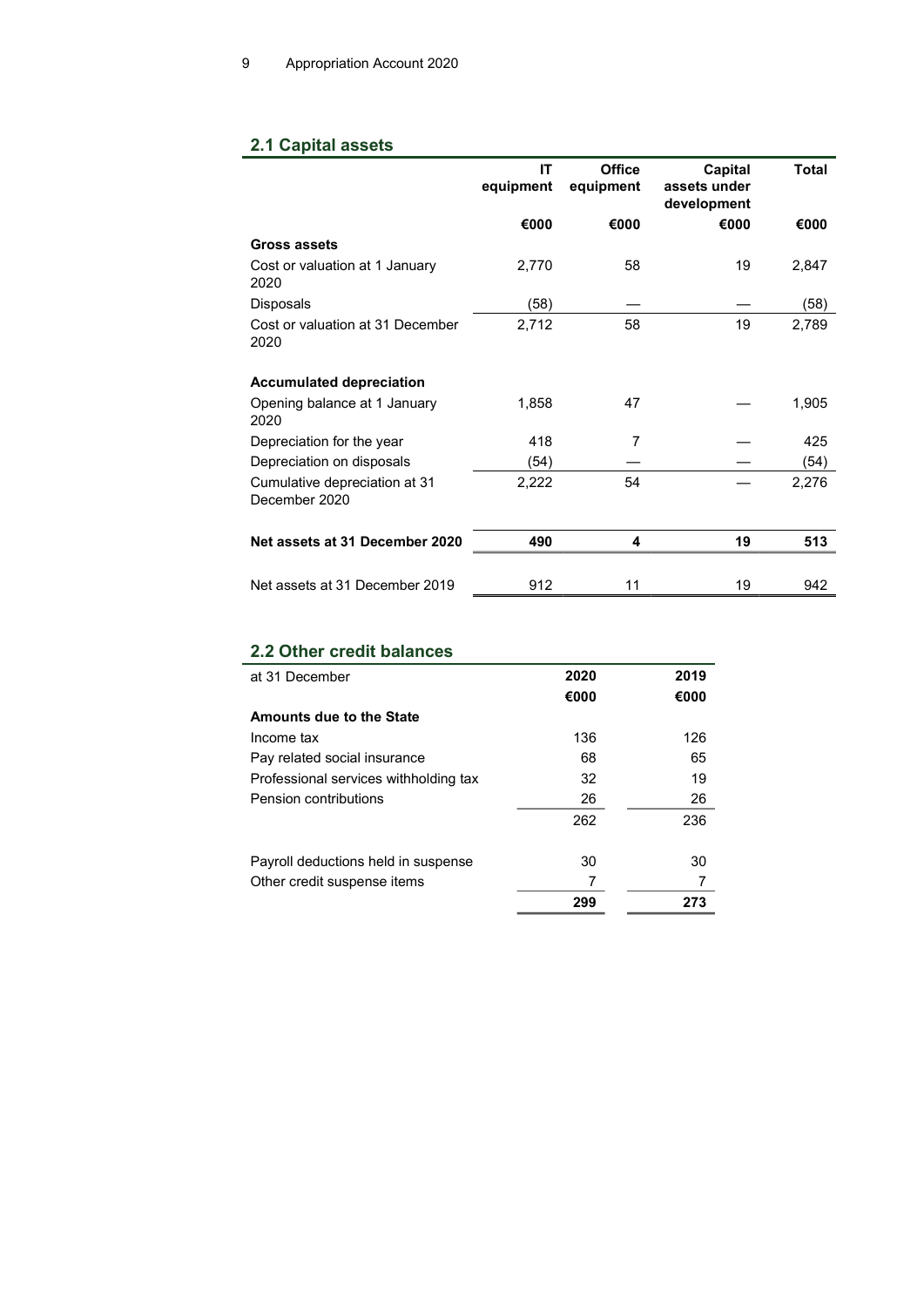### 2.3 Net Exchequer funding

| at 31 December               | 2020     | 2019    |
|------------------------------|----------|---------|
|                              | €000     | €000    |
|                              |          |         |
| Surplus to be surrendered    | 2,086    | 1,716   |
| Exchequer grant undrawn      | (2, 196) | (1,949) |
| <b>Net Exchequer funding</b> | (110)    | (233)   |
|                              |          |         |
| <b>Represented by:</b>       |          |         |
| <b>Debtors</b>               |          |         |
| Bank and cash                | 161      | (9)     |
| Debit balances: suspense     | 28       | 49      |
|                              | 189      | 40      |
| <b>Creditors</b>             |          |         |
| Due to the State             | (262)    | (236)   |
| Credit balances: suspense    | (37)     | (37)    |
|                              | (299)    | (273)   |
|                              |          |         |
|                              | (110)    | (233)   |

### 2.4 State funding account

|                                       | <b>Note</b> |         | 2020     | 2019     |  |
|---------------------------------------|-------------|---------|----------|----------|--|
|                                       |             | €000    | €000     | €000     |  |
| Balance at 1 January                  |             |         | 1,242    | 1,118    |  |
| Disbursements from the Vote           |             |         |          |          |  |
| Estimate provision                    | Account     | 11,839  |          |          |  |
| Surplus to be surrendered             | Account     | (2,086) |          |          |  |
| Net vote                              |             |         | 9,753    | 10,002   |  |
| Expenditure (cash) borne<br>elsewhere | 1.1         |         | 3.674    | 2,633    |  |
| Net programme cost                    | 1           |         | (14,062) | (12,511) |  |
| <b>Balance at 31 December</b>         |             |         | 607      | 1.242    |  |

### 2.5 Commitments

| at 31 December                    | 2020 | 2019 |
|-----------------------------------|------|------|
|                                   | €000 | €000 |
|                                   |      |      |
| Procurement of goods and services | 414  | 267  |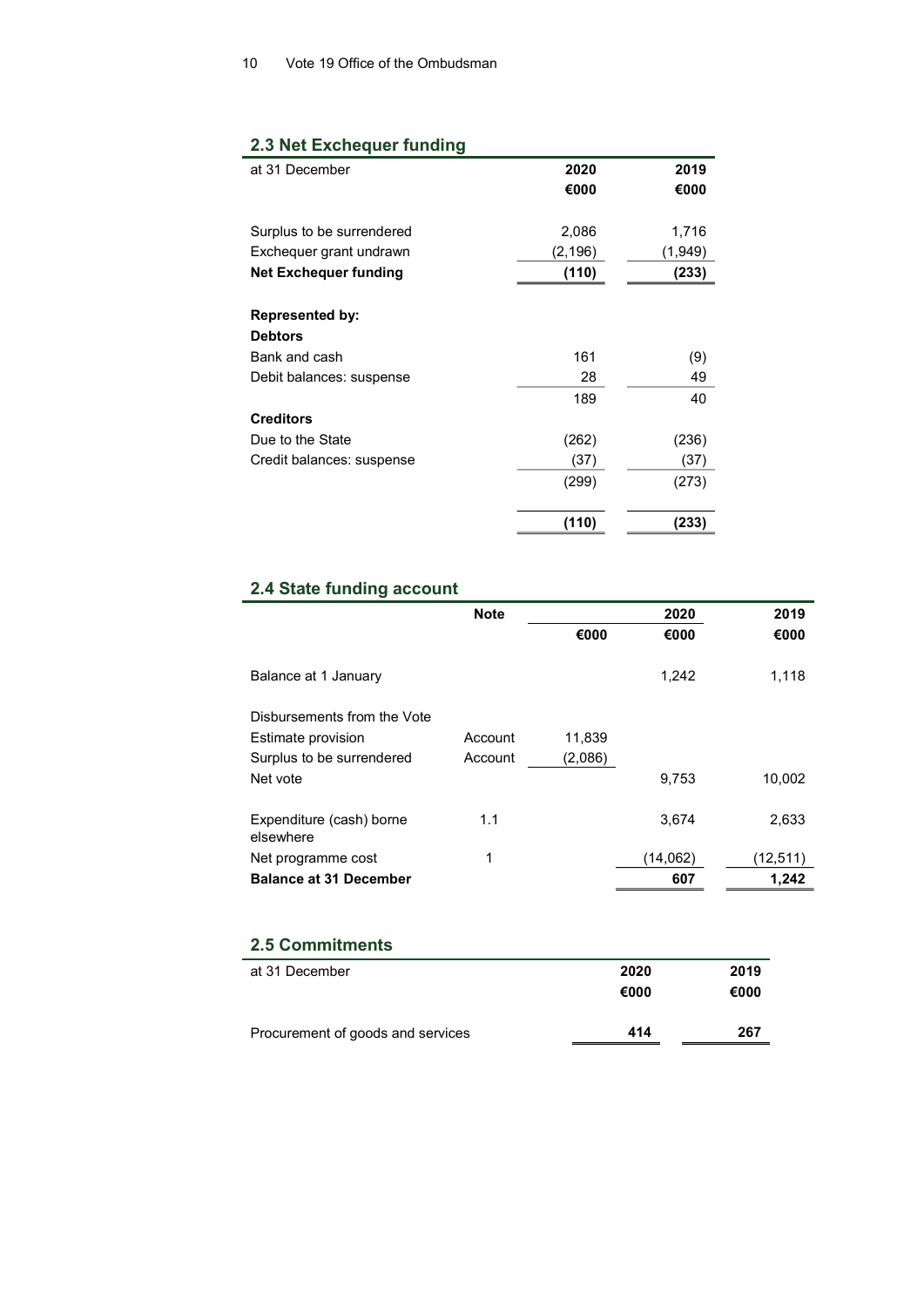### Note 3 Vote Expenditure

#### Analysis of administration expenditure

Administration expenditure set out below has been apportioned across the programmes, to present complete programme costings.

|      |                                                                |                              | 2020           | 2019    |
|------|----------------------------------------------------------------|------------------------------|----------------|---------|
|      |                                                                | <b>Estimate</b><br>provision | <b>Outturn</b> | Outturn |
|      |                                                                | €000                         | €000           | €000    |
| ı    | Salaries, wages and allowances                                 | 9,176                        | 8,377          | 7,903   |
| ii.  | Travel and subsistence                                         | 74                           | 14             | 72      |
| iii  | Training and development and incidental<br>expenses            | 378                          | 258            | 334     |
| iv   | Postal and telecommunications services                         | 40                           | 27             | 42      |
| v    | Office equipment and external IT services                      | 1,455                        | 811            | 938     |
| vi   | Office premises expenses                                       | 411                          | 101            | 152     |
| vii  | Consultancy services and value for money<br>and policy reviews | 20                           | 37             | 488     |
| viii | Legal fees                                                     | 757                          | 511            | 489     |
| ix   | Referendum Commission                                          | 10                           |                |         |
|      |                                                                | 12,321                       | 10,136         | 10,418  |
|      |                                                                |                              |                |         |

### Significant variations

The following outlines the reasons for significant variations in administration expenditure (+/- 25% and €100,000).

#### iii Training and development and incidental expenses

Estimate provision €378,000; outturn €258,000

 The underspend of €120,000 related primarily to savings in staff training and in office cleaning services. These savings can be attributed to Covid-19 in that training course were greatly curtailed and the need for cleaning services was reduced in view of the number of days the building was closed following the introduction of remote working.

#### v Office equipment and external IT services

Estimate provision €1.455 million; outturn €811,000

 The underspend of €644,000 was due to a large proportion of IT project work not being completed as planned. This was mainly due to the effects of the pandemic and of the resulting remote working arrangements.

#### vi Office premises expenses

Estimate provision €411,000; outturn €101,000 The underspend of €310,000 related to the fact that the allocation included an amount to cover costs related to the move of premises in Q1 2020. The majority of the moving costs were ultimately borne by OPW.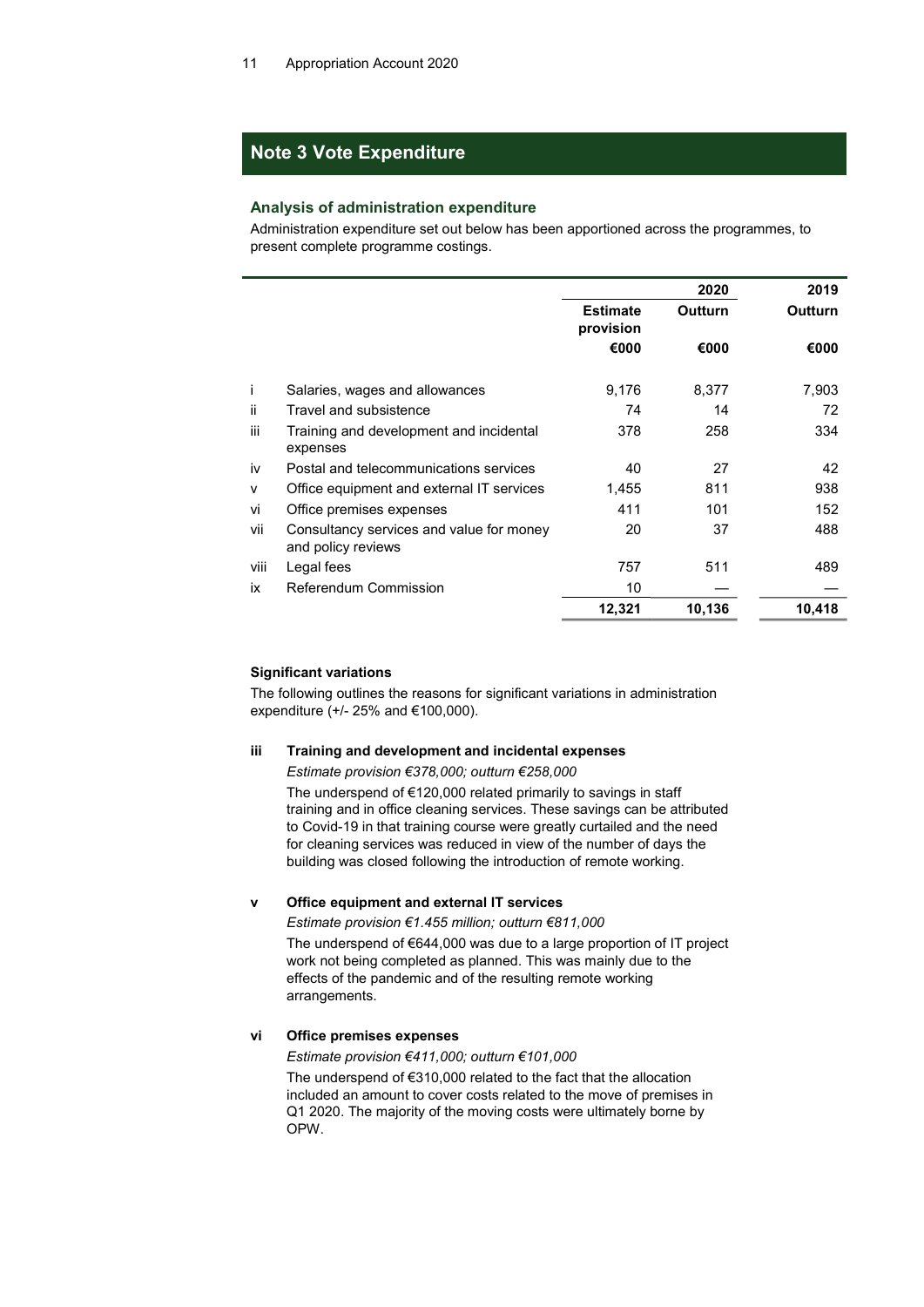### viii Legal fees

Estimate provision €757,000; outturn €511,000

The underspend of €246,000 is due to it being very difficult to accurately estimates legal fees. There is a right to appeal decisions made under FOI legislation and environmental information legislation to the High Court on a point of law. Legal fees are also dependent on the number and timing of court cases and further appeals to higher courts. A number of cases did not progress during 2020 as a result of delays in the courts system due to the pandemic.

### Programme A Ombudsman function/Office of the Commission for Public Service Appointments

|     |                          |                              | 2020    | 2019    |
|-----|--------------------------|------------------------------|---------|---------|
|     |                          | <b>Estimate</b><br>provision | Outturn | Outturn |
|     |                          | €000                         | €000    | €000    |
| A.1 | Administration $-$ pay   | 5,689                        | 5,452   | 4,953   |
| A.2 | Administration - non pay | 1,400                        | 714     | 1,023   |
|     |                          | 7,089                        | 6,166   | 5,976   |

### Programme B Standards in Public Office Commission

|            |                          |                              | 2020    | 2019    |
|------------|--------------------------|------------------------------|---------|---------|
|            |                          | <b>Estimate</b><br>provision | Outturn | Outturn |
|            |                          | €000                         | €000    | €000    |
| <b>B.1</b> | Administration $-$ pay   | 1.193                        | 1,013   | 1,062   |
| B.2        | Administration - non pay | 700                          | 250     | 660     |
|            |                          | 1,893                        | 1,263   | 1.722   |

### Programme C Office of the Information Commissioner/Office of the Commissioner for Environmental Information

|     |                          |                              | 2020    | 2019    |
|-----|--------------------------|------------------------------|---------|---------|
|     |                          | <b>Estimate</b><br>provision | Outturn | Outturn |
|     |                          | €000                         | €000    | €000    |
| C.1 | Administration $-$ pay   | 2,294                        | 1,912   | 1,888   |
| C.2 | Administration - non pay | 1,045                        | 795     | 832     |
|     |                          | 3,339                        | 2,707   | 2,720   |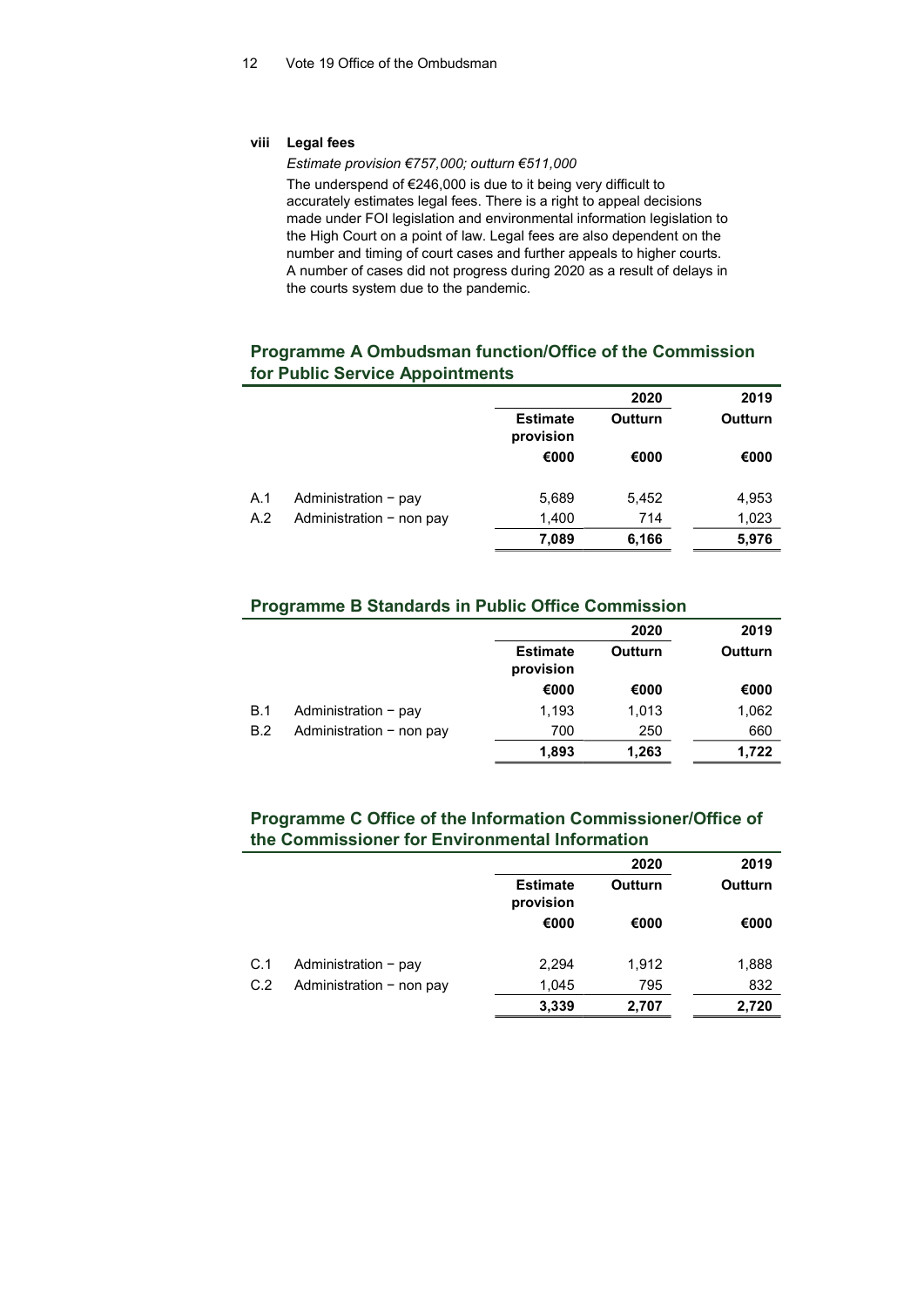## Note 4 Receipts

## 4.1 Appropriations-in-aid

|   |                                                                                            |                  | 2020            | 2019            |
|---|--------------------------------------------------------------------------------------------|------------------|-----------------|-----------------|
|   |                                                                                            | <b>Estimated</b> | <b>Realised</b> | <b>Realised</b> |
|   |                                                                                            | €000             | €000            | €000            |
|   | Fixed payment fines under section 21<br>of the Regulation of Lobbying Act<br>2015          | 72               | 69              | 49              |
| 2 | Receipts from additional<br>superannuation contributions on<br>public service remuneration | 390              | 276             | 298             |
| 3 | Miscellaneous                                                                              | 20               | 38              | 69              |
|   | Total                                                                                      | 482              | 383             | 416             |

# 4.2 Extra receipts payable to the Exchequer

|                               | 2020<br>€000 | 2019<br>€000 |
|-------------------------------|--------------|--------------|
| Balance at 1 January          | 8            |              |
| Collected                     | 116          | 12           |
| Transferred to the Exchequer  | (124)        | (4)          |
| <b>Balance at 31 December</b> |              | 8            |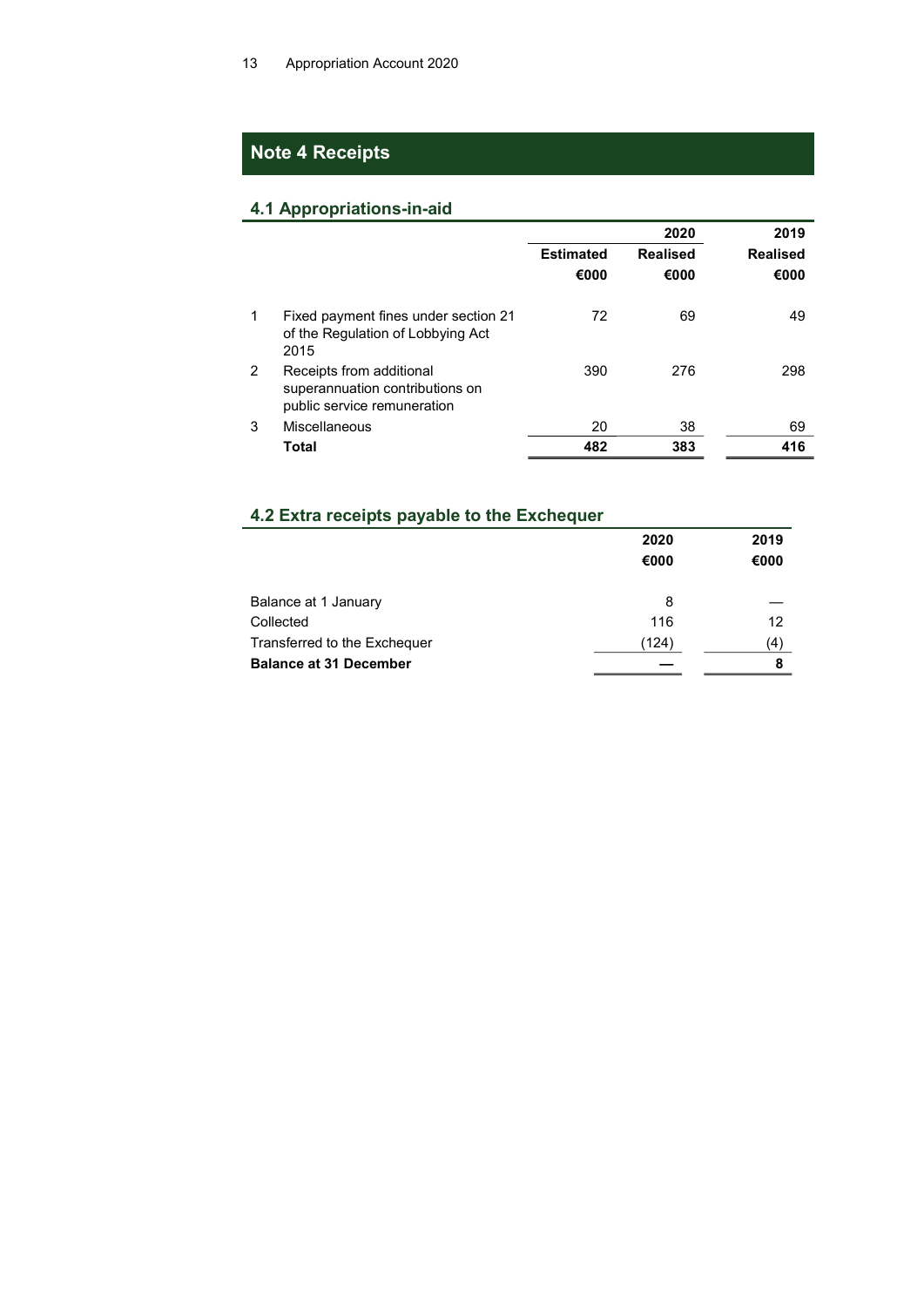## Note 5 Staffing and Remuneration

### 5.1 Employee numbers

| <b>Full time equivalents</b> | 2020 | 2019 |
|------------------------------|------|------|
| Number of staff at year end  | 131  | 132  |

# 5.2 Pay

|                                                 | 2020  | 2019  |
|-------------------------------------------------|-------|-------|
|                                                 | €000  | €000  |
|                                                 |       |       |
| Pay                                             | 7,737 | 7,312 |
| Higher, special or additional duties allowances | 21    | 24    |
| Overtime and extra attendance                   | 11    | 22    |
| Employer's PRSI                                 | 608   | 545   |
| <b>Total pay</b>                                | 8,377 | 7,903 |

### 5.3 Allowances and overtime payments

|                                                 | <b>Number</b><br>оf | <b>Recipients</b><br>of €10,000 |        | <b>Highest individual</b><br>payment |  |
|-------------------------------------------------|---------------------|---------------------------------|--------|--------------------------------------|--|
|                                                 | recipients          | or more                         | 2020   | 2019                                 |  |
|                                                 |                     |                                 | €      | €                                    |  |
| Higher, special or additional<br>duties         | 3                   | 1                               | 11,047 | 10,913                               |  |
| Overtime and extra attendance                   | 16                  |                                 | 2,023  | 3,633                                |  |
| Extra remuneration in more than<br>one category | 3                   | 1                               | 11,290 | 8,327                                |  |

### 5.4 Other remuneration arrangements

Fees of €2,652 were paid over the course of the year to two former civil servants who were engaged by the Office on a consultancy basis.